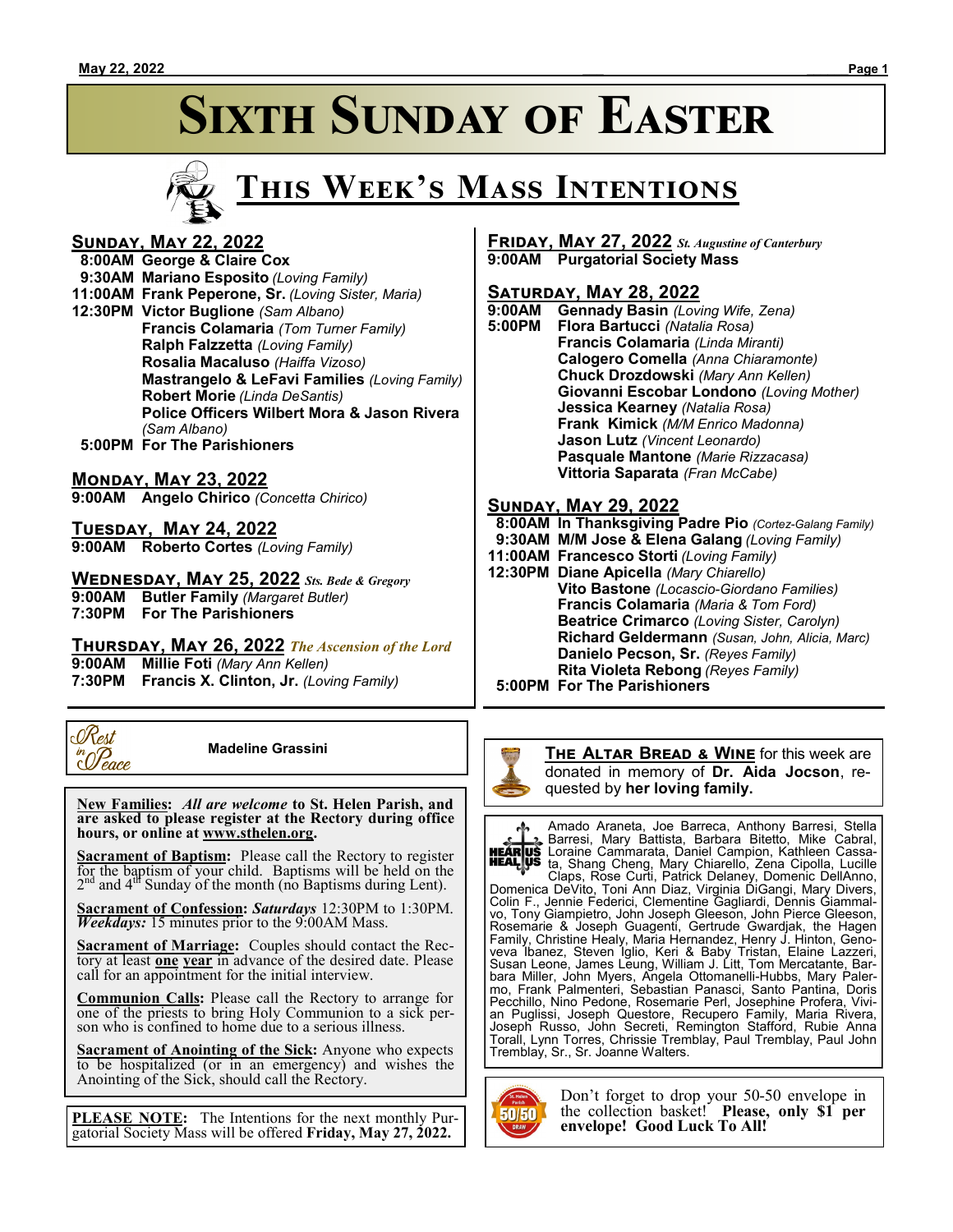# **St. Helen Parish Purgatorial Society Mass Intentions For Friday, May 27, 2022**

**Giuseppa Adamo** *(Rachele Sannino)* **Ann M. Ahern** *(Jo-Ann & Phyllis Leccese)* **Giuseppa Adamo** (Rachele Sannino)<br>**Ann M. Ahern** (Jo-Ann & Phyllis Leccese<br>**Karl Albrecht** (Loving Wife) **Karl R. Albrecht** *(Loving Mom)* **All Souls in Purgatory** *(Kathleen Cocchiola)* **Aloise-Dabrowski Family** *(Annette & Marty Gould)* **Amato & Sannino Family** *(Rachele Sannino)* **Henry & Janis Auwarter** *(Vita Monastero)* **Paul Auwarter** *(Loving Wife, Vita)* **Charles & Angela Barreca** *(Loving Son & Daughter)* **Thomas A. Barreca** *(Loving Brother & Sister)* **Mario & Angelina Barrella** *(Loving Family)* **Belulovich-Mattei-Salzano Family** *(Loving Family)* **Gina Bender** *(Loving Aunt & Uncle)* **Ida Bevivino** *(Alice Healy)* **Frank W. Bitetto** *(Barbara Bitetto)* **Bongiorno & Rocco Family** *(Loving Family)* **Paul Anthony Bono** *(Mom & Dad)* **Maria Bournias** *(Zena Basin)* **Braganza Family** *(Rachele Sannino)* **Nancy & Emanuel Camelliri** *(Constance & Joseph Camelliri)* **Camelo & Basin Family** *(Zena Basin)* **Giuseppe & Maria Caputo** *(Loving Son, Rosario)* **Julianne Caputo** *(Loving Dad)* **John Chiarello** *(Mary Chiarello)* **C. Joseph & Laura Chiarello** *(Lois Chiarello)* **Constance Chwalek** *(Vita & Fred)* **Frank & Constance Chwalek** *(Rachele Sannino)* **Linda V. Cichocki** *(Rachele Sannino)* **Vi & Joseph Cimo** *(Loving Niece)* **Francis & Claire Louise Colamaria** *(Fr. Colamaria)* **Yesenia A. Collado Cruz** *(Zena Basin)* **Corrigan-Vendittelli Family** *(Loving Family)* **Roberto Cortes** *(Loving Family)* **Emilia Cuttone** *(Loving Sister & Niece)* **Vincent J. D'Amato** *(D'Amato Family)* **Salvatore D'Angelo** *(Loving Family)* **John DeRiso** *(Loving Family)* **Concetta & Pasquale DeSantis** *(Linda DeSantis)* **Carol Digristina** *(Loving Sis, Chicki)* **Joseph Damian Digristina** *(Loving Sister, Chicki)* **Philip Digristina** *(Loving Niece)* **Raffaela & Joseph Digristina** *(Loving Daughter, Chicki)* **Carmela Digristina-O'Connell** *(Loving Niece)* **Frank DiPietra** *(Cavuto Family)* **William F. DiPietra** *(Loving Family)* **Sr. Maria Ercolano, OCD** *(Barbara & Amelia)* **Giovanni Escobar Londono** *(Loving Mother)* **Mary Faello** *(Linda DeSantis)* **John & Anna Falco** *(Loving Family)* **Louise & Vincent Festa** *(Annette & Marty Gould)* **Ralph Fiore** *(Loving Niece)* **Giustina & Ralph Fiore** *(Loving Granddaughter)* **William & Rose Fioto** *(Amelia Pepe)* **Frank Fogliano** *(Loving Family)* **Carmela Foti** *(St. Helen's Lectors)* **John T. & Marcella M. Gallagher** *(Loving Family)* **Rev. William Gaughan, C.M.** *(Deidre McVey)* **Margaret Giampietro** *(Giampietro Family)* **Roe & Nofy Giannone** *(DeSanctis Family)* **Gidaro-Izzo Families** *(Loving Family)* **Giunta-Bernardo Family** *(Jean Bernardo)* **Raymond Giusto** *(Steven Giusto)* **Theresa Giusto** *(Linda DeSantis)* **Gorycki Family** *(Helen Repstad)* **Gwardjak & Kosinski Family** *(Daughter)* **Joseph Ishan** *(Trotta & Malinconico Families)* **Pasquale Izzo** *(Loving Family)* **Jaskot & Wolynski Families** *(Joan Szatkowski)* **Dr. Aida Jocson** *(Rachele Sannino)* **Eddie Juba** *(Barbara Dorme)* **Linda Karmondy** *(Trotta & Malinconico Families)*

**Dr. Nabil Labib** *(Trotta & Malinconico Families)* **Elaine Larkin** *(Rachele Sannino)* **Theresa Laudicina & Rudy** *(Chicki, Linda & Rachele)* **Dominick & Angelina Librizzi** *(Rosalie Librizzi)* **Timothy Liello** *(Loving Family)* **Ana Lieske** *(Fred & Vita)* **Lumetta-MacDonnell Family** *(Pauline Mantineo)* **Rosalia Macaluso** *(Jo-Ann & Phyllis Leccese)* **Justine Nigra Maguire** *(Connie Chwalek)* **Jennie Maniscalco** *(Loving Son & Family)* **Michael J. Mannarino** *(Loving Granddaughter)* **Irma Medina** *(Loving Family)* **Rose Menagh** *(Bitetto Family)* **Angelica Miano** *(Rachele Sannino)* **Miazga-Nervo-Togneri Family** *(Loving Family)* **Carol Miele** *(June, Laurie & Lorraine)* **Alexander Miraglia** *(Marie Miraglia)* **Rocco & Phyllis Miranti** *(Loving Family)* **Lillian & Charles Monastero** *(Vita Monastero)* **Mr. & Mrs. Joseph Mullalley** *(Jane Orban)* **Margaret Murphy** *(Loving Family)* **Mark Myers** *(Loving Parents)* **Nicholas Louis Napolitano** *(Loving Family)* **Maggie O'Dee** *(Loving Friend)* **Richard Orban** *(Jane Orban)* **Joan Mary Orban-Jones** *(Orban Family)* **Joseph P. Ottomanelli** *(Frank & Monica Ottomanelli)* **Joseph Pecorella** *(Loving Family)* **Matthew G. Pecorino** *(Rachele Sannino)* **Amelia Pepe** *(Loving Family)* **Bobby Pepe** *(Rachele Sannino)* **Dominick Pepe** *(Amelia Pepe)* **Joseph Pepe** *(Amelia Pepe)* **Pepe-Bitetto Family** *(Barbara Bitetto)* **Sandy Pepitone** *(Arline, Diane, Laurie & Steve)* **Steve & Ann Petroglia** *(Loving Niece)* **Mary & John Pristina** *(Laura, Rita & Ray)* **Peter J. Pulomena** *(Loving Wife)* **Marie & Annie Putorti** *(Loving Friend)* **Joseph Quagliariello** *(Quagliariello Family)* **Ramirez Family** *(Julia Batista)* **Francis Vincent Rand** *(Loving Family)* **Joanne Rebecchi** *(Cynthia Ottomanelli)* **Renschak-Trotta Family** *(Loving Family)* **Felicita Reyes** *(Evaristo Rodriguez-Reyes)* **Gloria Rizzo** *(Friends)* **Mr. & Mrs. Peter Rovtar** *(Louise Rovtar)* **Frances Russo** *(St. Helen Support Group)* **Paul Russo** *(Joe Barreca)* **Salierno Family** *(Jo-Ann & Phyllis Leccese)* **Maria & Luciano Sannino** *(Rachele Sannino)* **Anthony J. Sassone** *(Loving Family)* **Linda & James Scagnelli** *(Heedles Family)* **Dorothy Schmitt** *(Loving Friend)* **Kay & Walter Schretzman** *(John Schretzman)* **Frank T. Serpico** *(Serpico Family)* **Nicolina Spinelli** *(Rachele Sannino)* **Nicolina Spinelli** *(Lorraine & Joseph Trotta)* **Casimir Szatkowski** *(Loving Family)* **Celeste & Geraldine Taliercio** *(Kris Schiavone)* **Frank & Ann Tomitz** *(Patricia)* **Maryann E. Tomitz** *(Patricia)* **Margaret Tucci** *(Loving Niece)* **Walter & Elizabeth Ujazdowski** *(Quagliariello Family)* **Lorraine Vasquez** *(Loving Husband, Fred)* **Vasquez-Perez Family** *(Vita & Fred)* **Carl Vigliarolo** *(Anne M. Vigliarolo)* **Frances Vigliarolo** *(Anne M. Vigliarolo)* **Frank J. Vigliarolo Eleanor & Joseph Visconti** *(Vita & Fred)* **Phyllis Jean Zanghi** *(Mom, Dad & Joe B.)* **Mary Zurick** *(Sophia Gadinis)*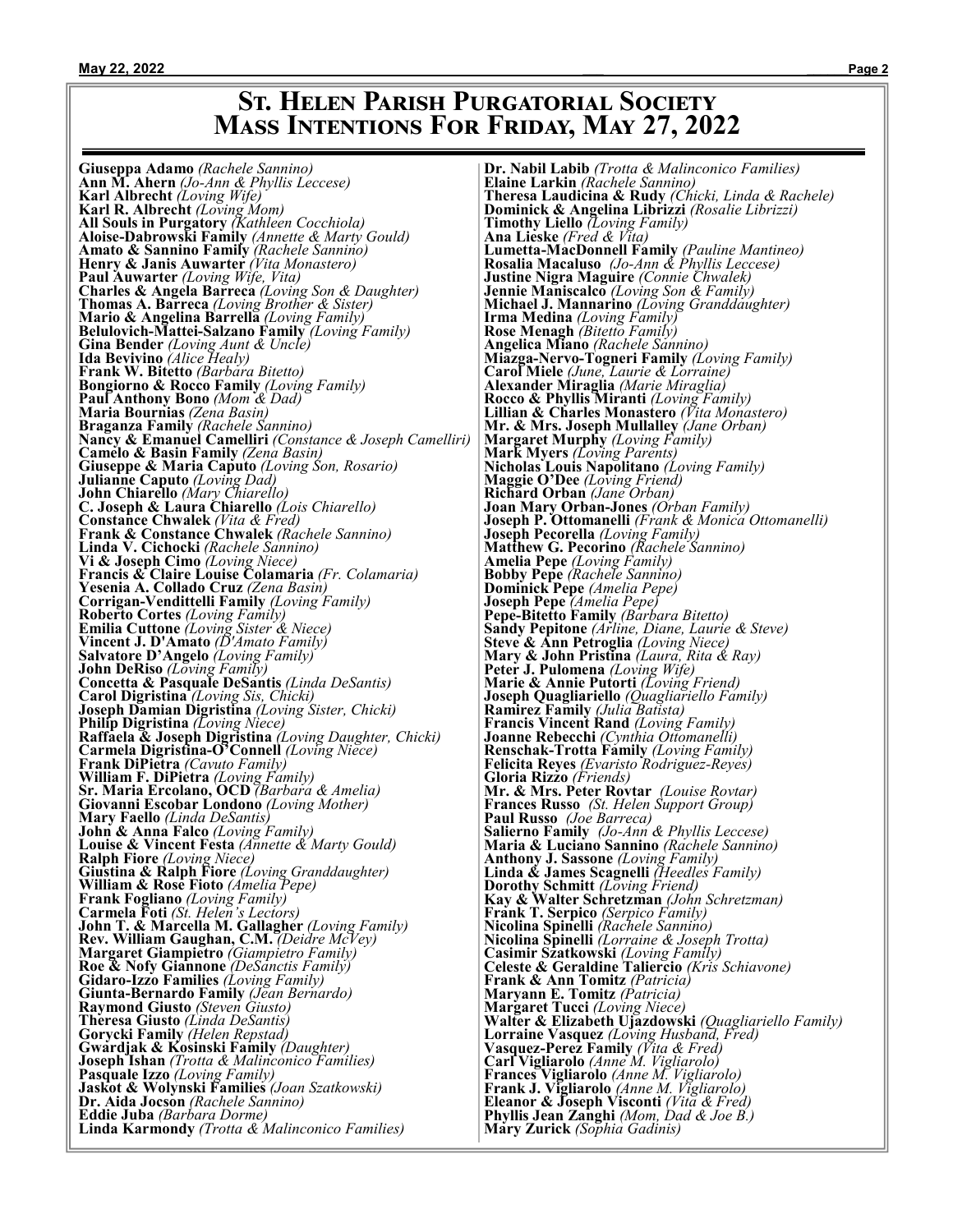# **Readings for the Sixth Sunday of Easter**

**Reading I** *[Acts 15:1](https://bible.usccb.org/bible/acts/15?1)-2, 22-<sup>29</sup>*

Some who had come down from Judea were instructing the brothers, "Unless you are circumcised according to the Mosaic practice, you cannot be saved." Because there arose no little dissension and debate by Paul and Barnabas with them, it was decided that Paul, Barnabas, and some of the others should go up to Jerusalem to the apostles and elders about this question.

The apostles and elders, in agreement with the whole church, decided to choose representatives and to send them to Antioch with Paul and Barnabas. The ones chosen were Judas, who was called Barsabbas, and Silas, leaders among the brothers. This is the letter delivered by them: "The apostles and the elders, your brothers, to the brothers in Antioch, Syria, and Cilicia of Gentile origin: greetings. Since we have heard that some of our number who went out without any mandate from us have upset you with their teachings and disturbed your peace of mind, we have with one accord decided to choose representatives and to send them to you along with our beloved Barnabas and Paul, who have dedicated their lives to the name of our Lord Jesus Christ. So we are sending Judas and Silas who will also convey this same message by word of mouth: 'It is the decision of the Holy Spirit and of us not to place on you any burden beyond these necessities, namely, to abstain from meat sacrificed to idols, from blood, from meats of strangled animals, and from unlawful marriage. If you keep free of these, you will be doing what is right. Farewell.'"

# **Responsorial Psalm**

## *R. O God, let all the nations praise you!*

May God have pity on us and bless us; may he let his face shine upon us. So may your way be known upon earth; among all nations, your salvation. *R.*

May the nations be glad and exult because you rule the peoples in equity; the nations on the earth you guide. *R.*

May the peoples praise you, O God; may all the peoples praise you! May God bless us, and may all the ends of the earth fear him! *R.*



*(Continued on next page…)*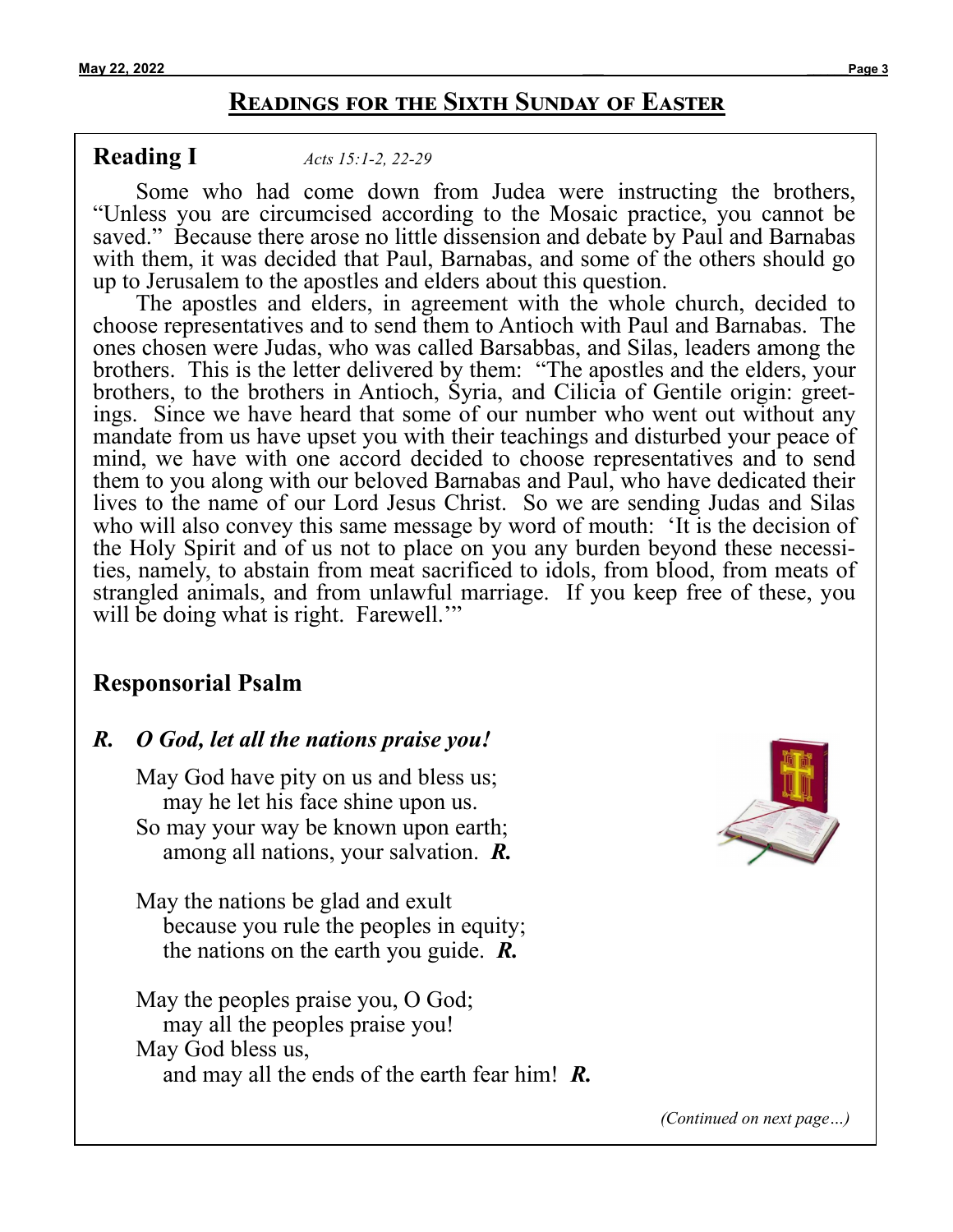# **Readings for the Sixth Sunday of Easter**

## **Reading II** *[Rev 21:10](https://bible.usccb.org/bible/revelation/21?10)-14, 22-<sup>23</sup>*

The angel took me in spirit to a great, high mountain and showed me the holy city Jerusalem coming down out of heaven from God. It gleamed with the splendor of God. Its radiance was like that of a precious stone, like jasper, clear as crystal. It had a massive, high wall, with twelve gates where twelve angels were stationed and on which names were inscribed, the names of the twelve tribes of the Israelites. There were three gates facing east, three north, three south, and three west. The wall of the city had twelve courses of stones as its foundation, on which were inscribed the twelve names of the twelve apostles of the Lamb.

I saw no temple in the city for its temple is the Lord God almighty and the Lamb. The city had no need of sun or moon to shine on it, for the glory of God gave it light, and its lamp was the Lamb.

## **Alleluia**

Whoever loves me will keep my word, says the Lord, and my Father will love him and we will come to him. *R.*

# **Gospel** *[Jn 14:23](https://bible.usccb.org/bible/john/14?23)-<sup>29</sup>*

Jesus said to his disciples: "Whoever loves me will keep my word, and my Father will love him, and we will come to him and make our dwelling with him. Whoever does not love me does not keep my words; yet the word you hear is not mine but that of the Father who sent me.

"I have told you this while I am with you. The Advocate, the Holy Spirit, whom the Father will send in my name, will teach you everything and remind you of all that I told you. Peace I leave with you; my peace I give to you. Not as the world gives do I give it to you. Do not let your hearts be troubled or afraid. You heard me tell you, 'I am going away and I will come back to you.' If you loved me, you would rejoice that I am going to the Father; for the Father is greater than I. And now I have told you this before it happens, so that when it happens you may believe."